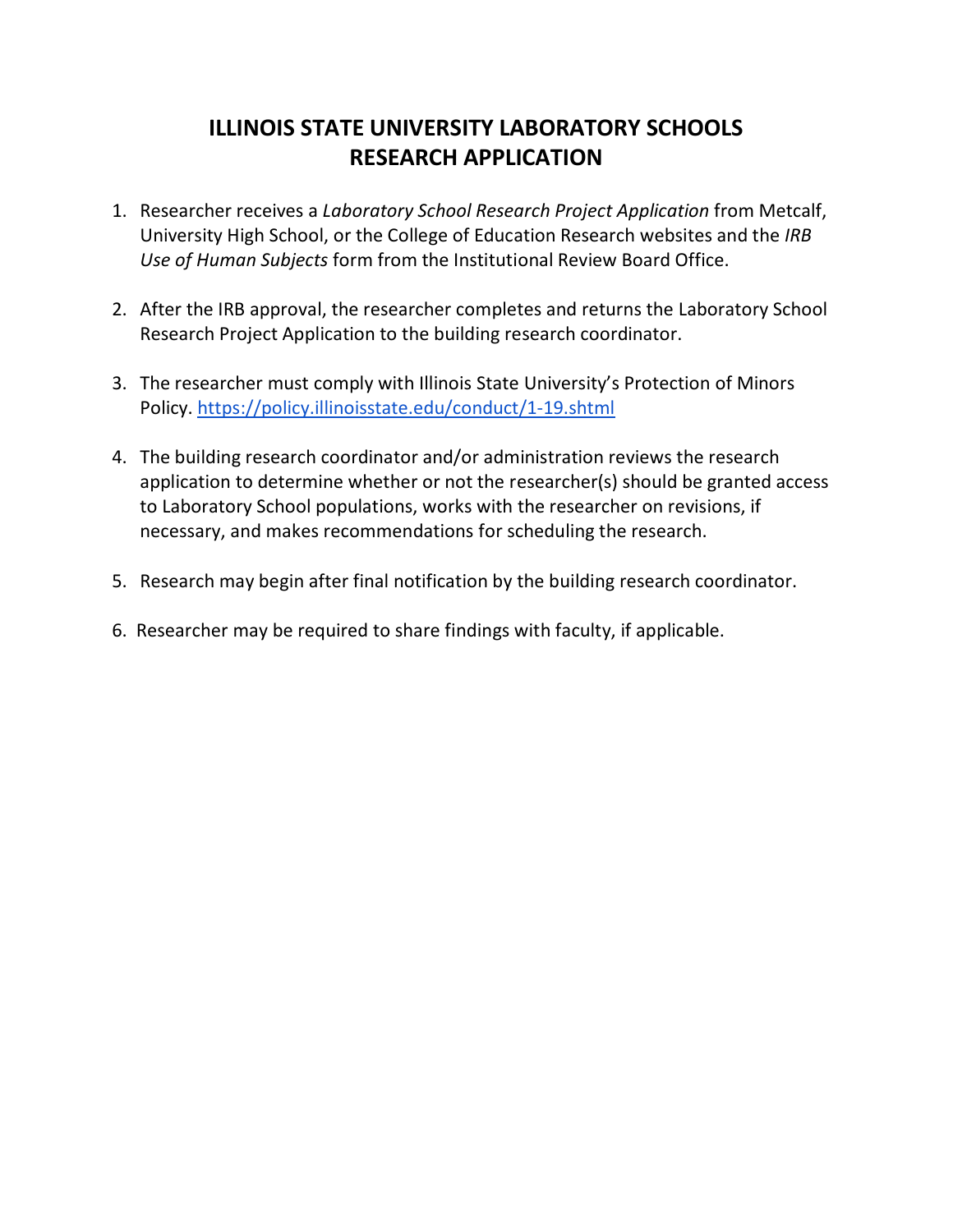## **ILLINOIS STATE UNIVERSITY LABORATORY SCHOOLS RESEARCH APPLICATION**

| PROJECT IDENTIFICATION                                                                                          |                              |           |        |  |  |  |
|-----------------------------------------------------------------------------------------------------------------|------------------------------|-----------|--------|--|--|--|
|                                                                                                                 |                              |           |        |  |  |  |
|                                                                                                                 | <b>Approved IRB attached</b> |           |        |  |  |  |
| Completed background check in accordance with Illinois State University's Protection of<br><b>Minors Policy</b> |                              |           |        |  |  |  |
| <b>Principal Investigators:</b>                                                                                 |                              |           |        |  |  |  |
| Name                                                                                                            | Dept.                        | Phone     | E-mail |  |  |  |
| Name                                                                                                            | Dept.                        | Phone     | E-mail |  |  |  |
| Sponsor's approval, if appropriate: _________<br>(All graduate students need a sponsor's signature.)            |                              | Signature |        |  |  |  |
| <b>TIME PROJECTIONS</b>                                                                                         |                              |           |        |  |  |  |
| Anticipated start date:                                                                                         |                              |           |        |  |  |  |
|                                                                                                                 |                              |           |        |  |  |  |
| LABORATORY SCHOOL PERSONNEL INVOLVEMENT                                                                         |                              |           |        |  |  |  |
|                                                                                                                 |                              |           |        |  |  |  |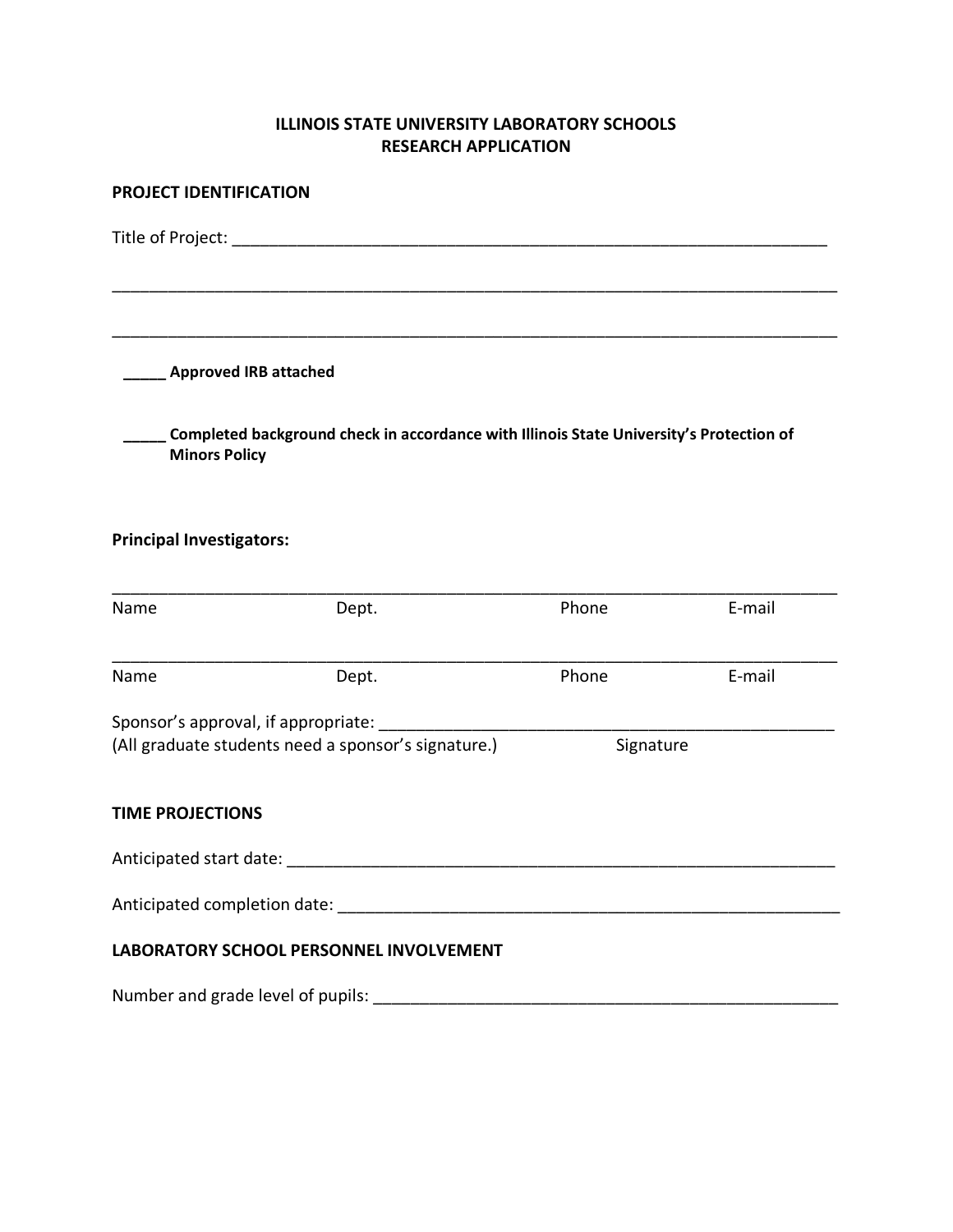Unique characteristics of requested subjects:

| Time needed per session: ______________ Number of sessions: ___________ Total minutes: _______ |  |
|------------------------------------------------------------------------------------------------|--|
| Will you request access to any data in the student files?  Yes ___________ No __________       |  |
|                                                                                                |  |
| Will persons other than pupils be used? Yes ___________ No ________                            |  |
|                                                                                                |  |
| <b>LABORATORY SCHOOL FACILITIES INVOLVEMENT</b>                                                |  |
|                                                                                                |  |
|                                                                                                |  |
|                                                                                                |  |
|                                                                                                |  |
|                                                                                                |  |

\_\_\_\_\_\_\_\_\_\_\_\_\_\_\_\_\_\_\_\_\_\_\_\_\_\_\_\_\_\_\_\_\_\_\_\_\_\_\_\_\_\_\_\_\_\_\_\_\_\_\_\_\_\_\_\_\_\_\_\_\_\_\_\_\_\_\_\_\_\_\_\_\_\_\_\_\_\_

(Equipment and materials are the responsibility of the researchers.)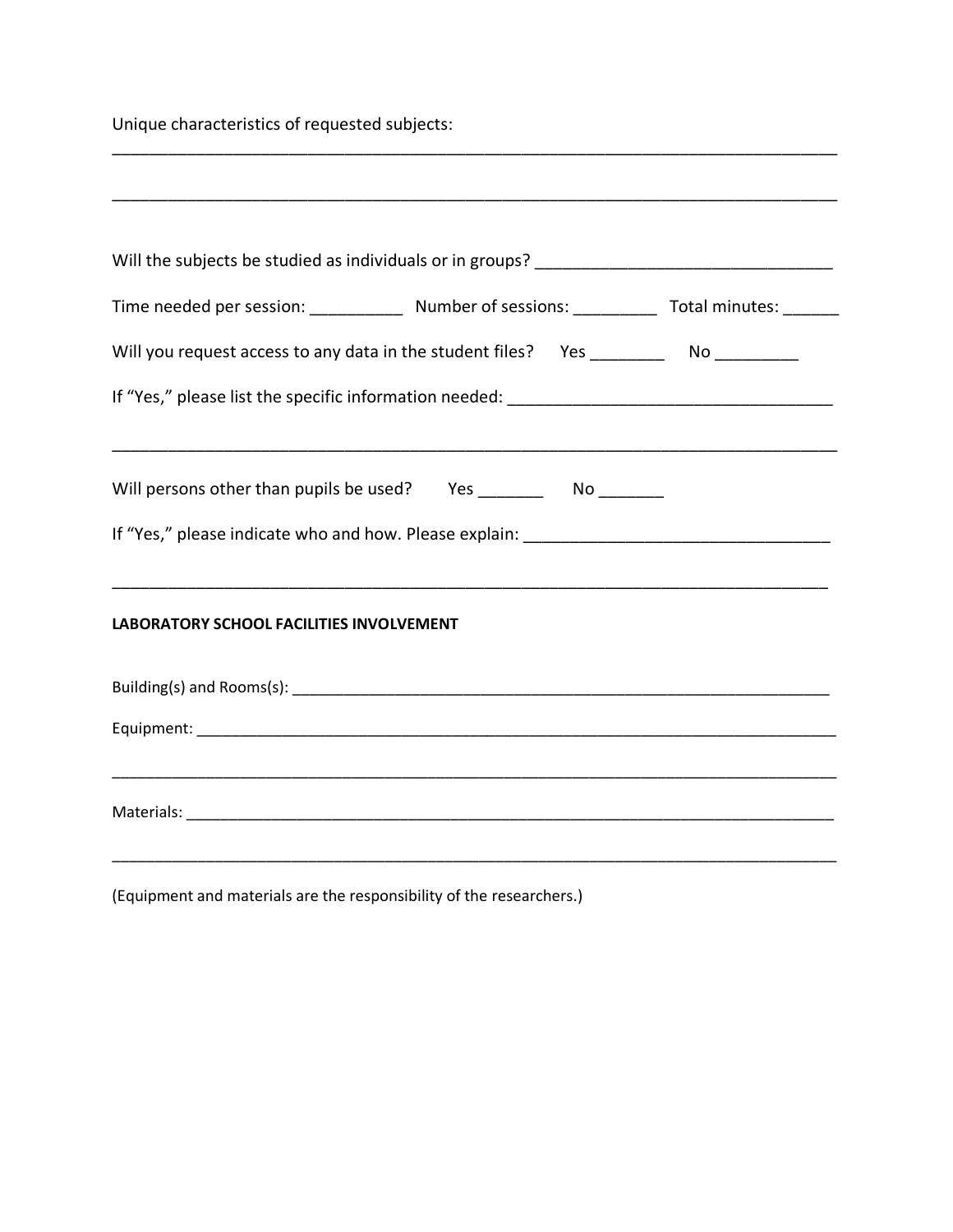## **Conditions of Approval**

As a condition of approval to conduct research, researchers may be required to provide information which can benefit educational practice in the Laboratory Schools. Therefore, if requested, the researcher agrees to provide one of the following: (1) A briefing to the teachers and staff on the results of the research; (2) A workshop or seminar related to the research results that could help improve instruction; and (3) A final report. The researcher will consult with the principal at the conclusion of the research to determine the feedback format most preferred by the school faculty.

I agree to acknowledge the Laboratory Schools (Metcalf or University High School) as the site of this research in publications and/or presentations and provide a copy of published or presented material to the building principals.

I understand that my proposed timeline and proposal may need to be altered to coordinate with the needs

of the lab school students.

I agree to keep strictly confidential all laboratory school student records to which I may have access. I further stipulate that any report of my results will be written so that the individual student data are not identifiable.

I acknowledge that failure to comply with these guidelines may result in the loss of research privileges in the Laboratory Schools.

Signature of Principal Investigator

Signature of Co-Investigator

\_\_\_\_\_\_\_\_\_\_\_\_\_\_\_\_\_\_\_\_\_\_\_\_\_\_\_\_\_\_\_\_\_\_\_\_\_\_\_\_\_\_\_\_\_\_\_\_\_\_\_ Date \_\_\_\_\_\_\_\_\_\_\_\_\_\_\_\_\_\_\_\_

\_\_\_\_\_\_\_\_\_\_\_\_\_\_\_\_\_\_\_\_\_\_\_\_\_\_\_\_\_\_\_\_\_\_\_\_\_\_\_\_\_\_\_\_\_\_\_\_\_\_\_ Date \_\_\_\_\_\_\_\_\_\_\_\_\_\_\_\_\_\_\_\_